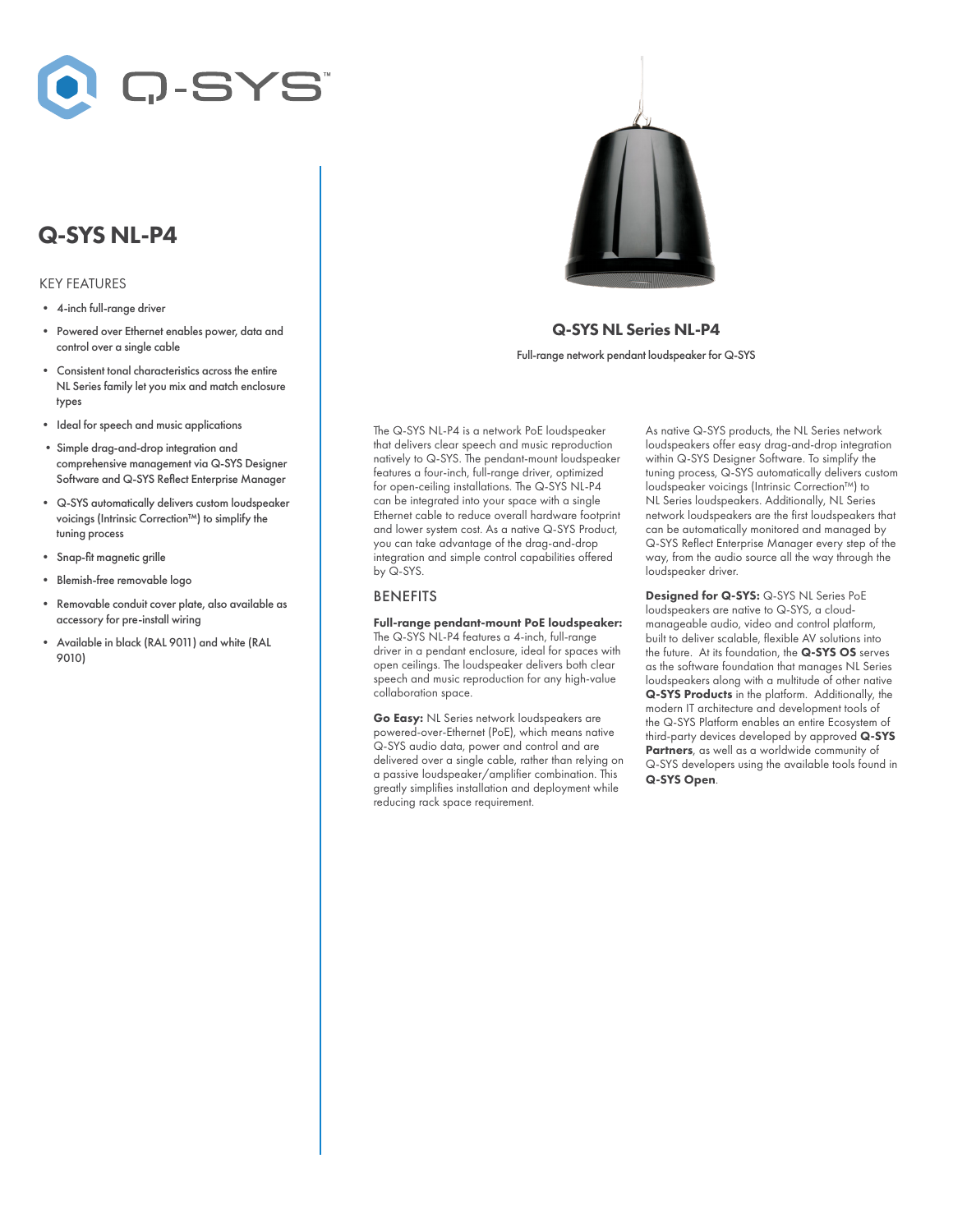# Q-SYS NL-P4

### System Detail

| Full range transducer                  | 4-in paper cone woofer, ferrite magnet                                                                                                                 |
|----------------------------------------|--------------------------------------------------------------------------------------------------------------------------------------------------------|
| Effective frequency range              | 90 Hz - 20 kHz                                                                                                                                         |
| Rated noise power / voltage            | 12 W (PoE)<br>24 W (PoE+)                                                                                                                              |
| Sensitivity                            | 90 dB@1W, 1 m                                                                                                                                          |
| Rated coverage (-6 dB)                 | $100^\circ$                                                                                                                                            |
| Directivity factor                     | 5.3                                                                                                                                                    |
| Directivity index                      | 7.2 dB                                                                                                                                                 |
| Maximum continuous SPL                 | 94 dB (PoE)<br>97 dB (PoE+)                                                                                                                            |
| Maximum peak SPL                       | 108 dB (PoE)<br>$111 dB (PoE+)$                                                                                                                        |
| Input connector type                   | RJ45, Q-LAN                                                                                                                                            |
| Enclosure material                     | ABS baffle and enclosure                                                                                                                               |
| Grille material                        | Powder coated steel                                                                                                                                    |
| Ingress protection                     | IP34                                                                                                                                                   |
| Net weight                             | 2.88 lbs (1.31 kg)                                                                                                                                     |
| Product dimensions (diameter x height) | 6.81 $\times$ 7.83 in (173 $\times$ 199 mm)                                                                                                            |
| Shipping weight                        | 8.8 lbs (2.27 kg)                                                                                                                                      |
| Shipping dimensions (H x W x D)        | 9.88 x 9.33 x 9.33 in (251 x 237 x 237 mm)                                                                                                             |
| Operating environment                  | Designed for indoor use, IP34 ingress protection for weather protected outdoor spaces                                                                  |
| Operating temperature range            | -20 $^{\circ}$ to 50 $^{\circ}$ C                                                                                                                      |
| Included accessories                   | Quick-link cable assembly (length: 128 in / 3.25 m; thickness: 2 mm), slip-lock fastener, sealable input cover and screws,<br>snap-fit magnetic grille |
| Safety agency                          | UL/IEC 62368-1                                                                                                                                         |
| Power requirements                     | PoE (Type 1 Class 4) or PoE+ (Type 2 Class 4)                                                                                                          |